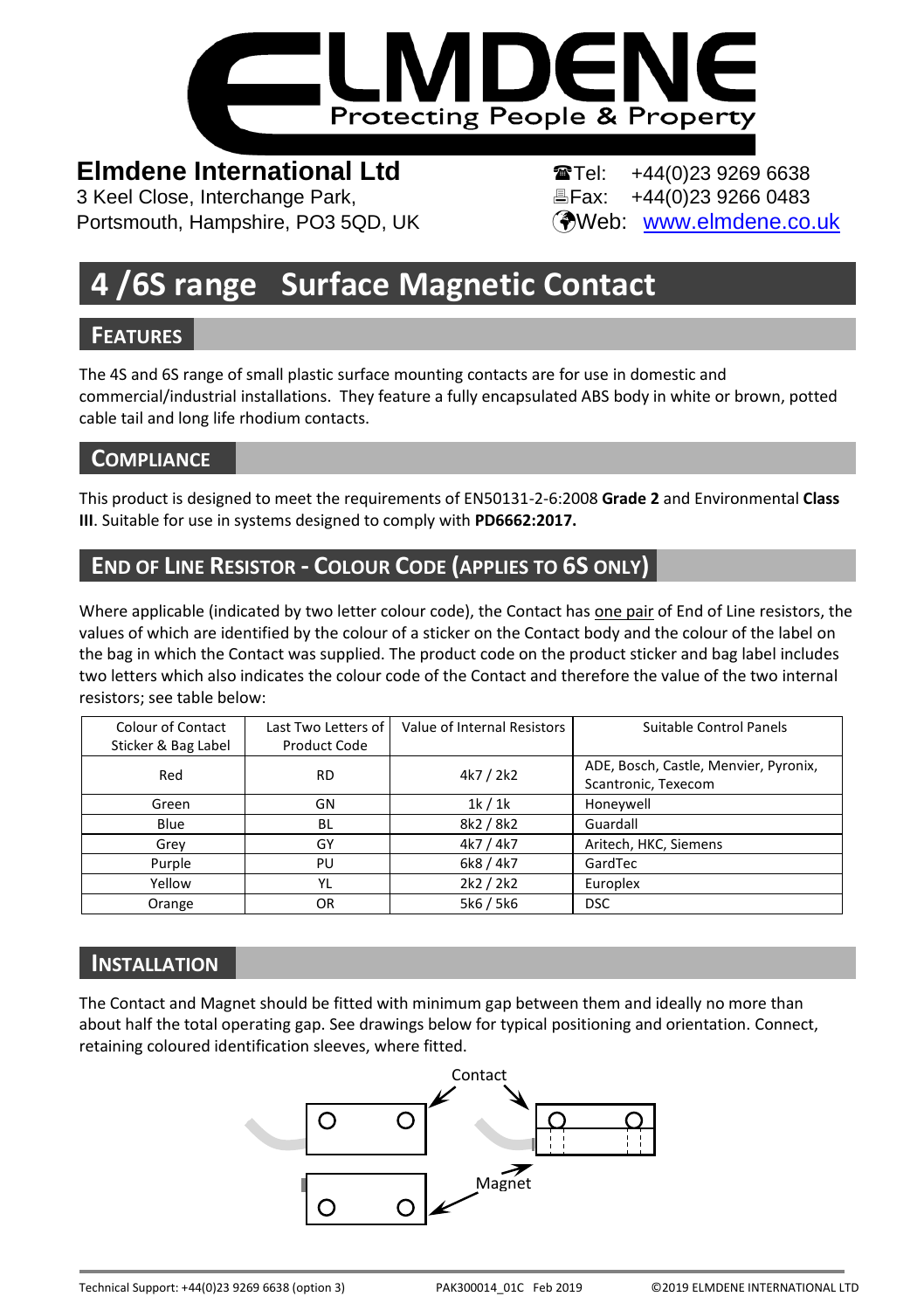

#### **CONNECTION**

The Contact can be used in the following formats:

- Double pole (No Resistors) Single and double leaf doors Figures 1 & 2 (4S & 6S)
- Fully Supervised Loop Single and double leaf doors All panels except Guardall Figures 3 & 4 (6S only)
- Fully Supervised Loop Single and double leaf doors Guardall panels Figures 5 & 6 (6S only)

#### **IMPORTANT**

#### **Do not shorten cable before reading the following paragraph.**

The contact wires can be identified as follows:

**4HD**:

(a) Four solid colours: Black & Red – Contact pair, Yellow & Blue – Tamper pair.

(b alternative) Four white cores: 2 x stripped – Contact pair, 2 x unstripped – Tamper pair.

#### **6HD**:

(a) Six solid colours: Black & Red – Contact pair, Yellow & Blue – EOL pair, White & Green – Tamper pair.

(b alternative) Six white cores:

Contact pair – Black & Red sleeves, EOL pair – Yellow & Blue sleeves, Tamper pair – White sleeves.

To shorten the overall cable length where sleeves are fitted, strip the sheath and slide the sleeves down the wires, then cut the cable to the required length, ensuring the coloured sleeves remain on the core wires.

### **Double Pole Wiring (4S or 6S) - No Resistors**

Figure 1: Single Leaf Door **Figure 2: Double Leaf Door** Figure 2: Double Leaf Door

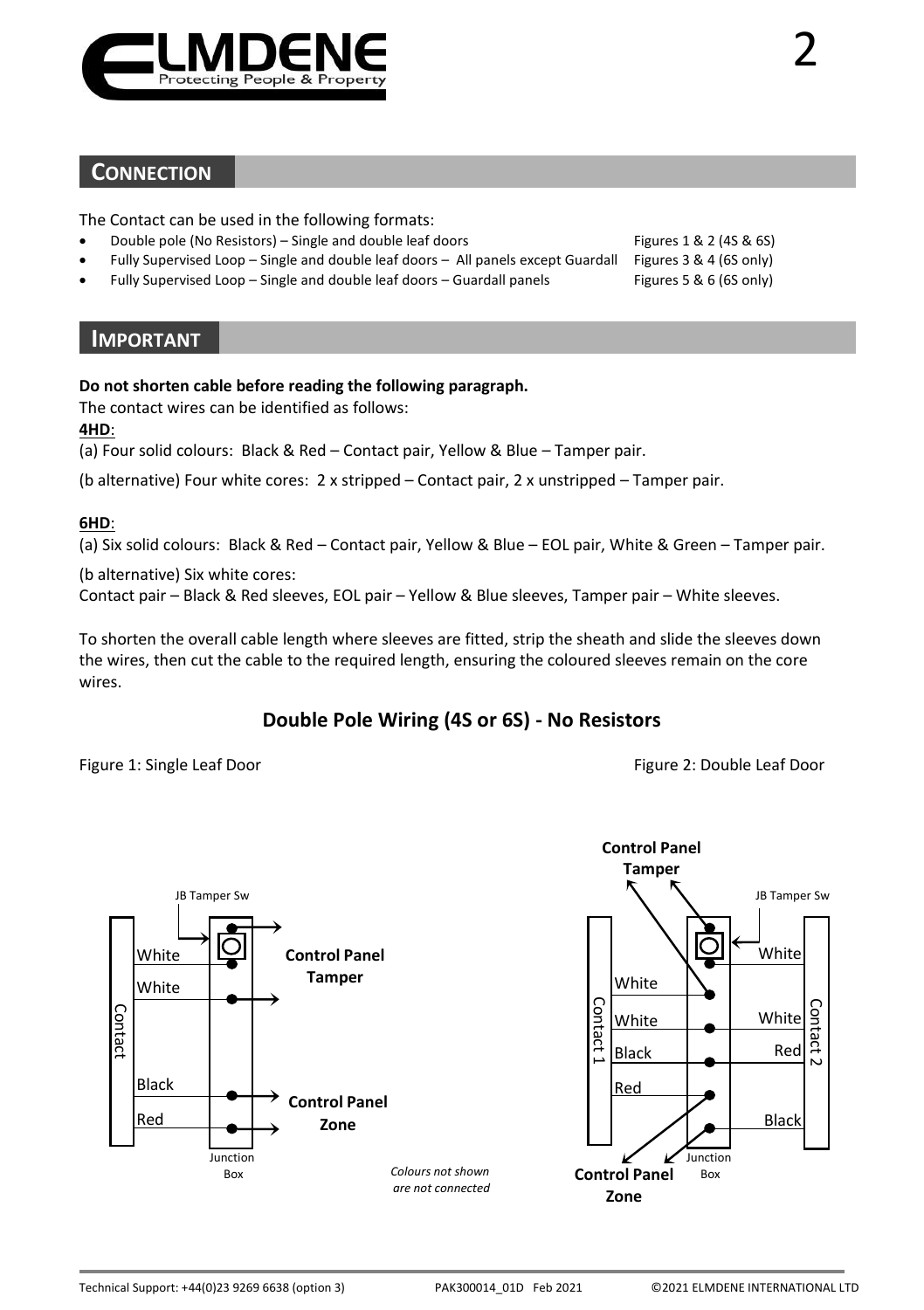

Figure 3: Single Leaf Door **Figure 4: Double Leaf Door** Figure 4: Double Leaf Door



### **Fully Supervised Loop (6S only) – Guardall Panels**

Figure 5: Single Leaf Door **Figure 5: Single Leaf Door** Figure 6: Double Leaf Door